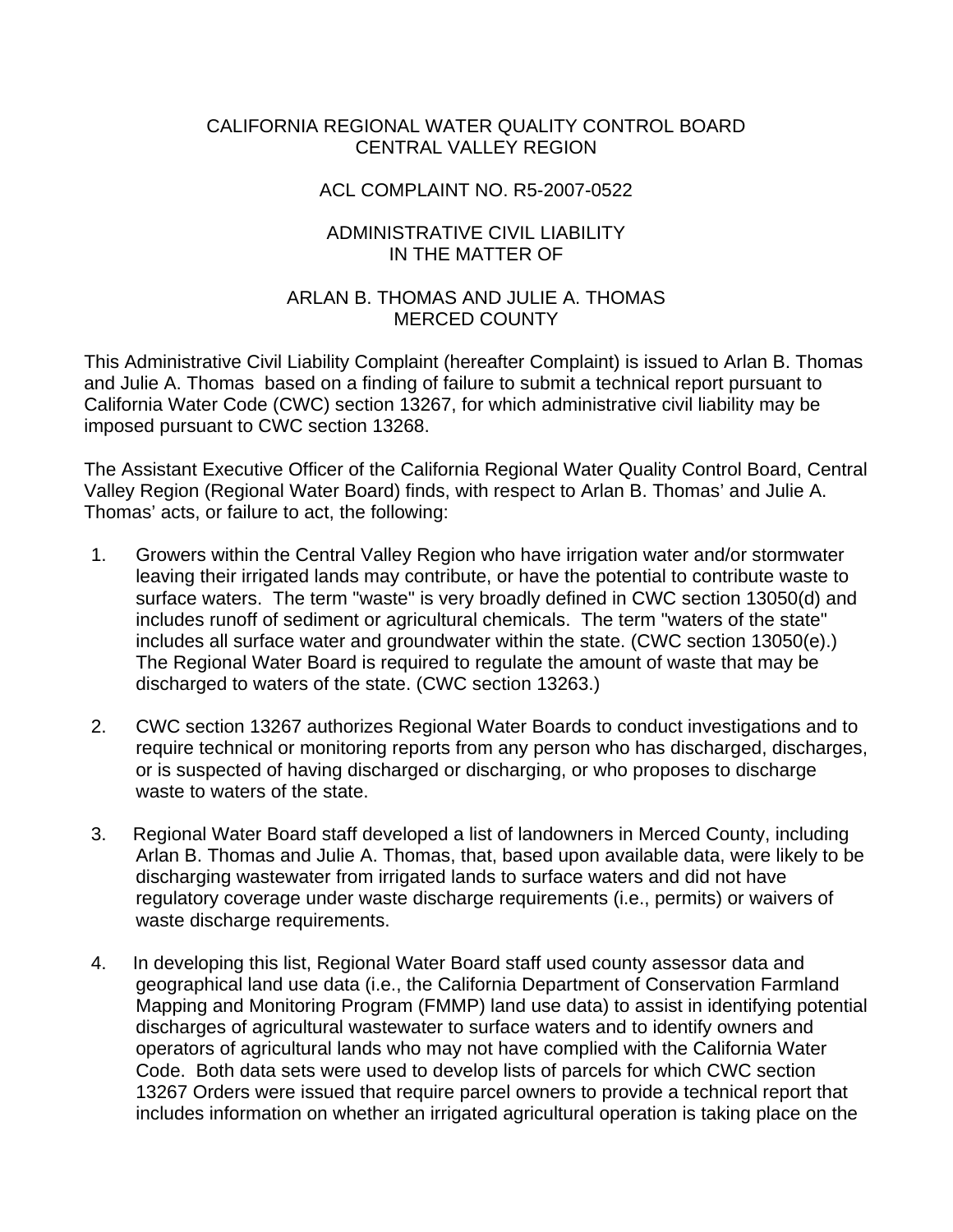parcel, the nature of the operation, if regulatory coverage has been obtained, and if not, why it has not been obtained.

- 5. Evaluation of county assessor and FMMP data indicated four parcels of agricultural land were owned by Arlan B. Thomas and Julie A. Thomas in Merced County (APN 067-060- 026, 37 acres; APN 067-060-037, 19 acres; APN 068-230-027, 36 acres; and APN 053- 280-015, 18 acres).
- 6. On 7 September 2006, the Regional Water Board issued a CWC section 13267 Order (hereafter Order) to Arlan B. Thomas and Julie A. Thomas, sent via certified mail, requiring the submission of a written technical report by 10 October 2006.
- 7. The Order provides, *"Water Board staff has determined that you discharge, or have high potential to discharge, waste from your property to a surface water of the State and that any discharges from your irrigated land could affect the quality of waters of the State. This determination has been based on the (1) geographic location and topographic features of all or part of your irrigated lands, (2) use of public county records and (3) proximity to surface water bodies."*
- 8. As detailed in the Order, Arlan B. Thomas and Julie A. Thomas could comply by completing a one-page report form enclosed with the Order that calls for information on parcel location; assessor parcel number; parcel size; nature of the agricultural operations that have or are taking place on the property; if regulatory coverage had been obtained; and if not, the reason coverage was not obtained.
- 9. In requiring the technical report, the Order explains, "*The requested information is needed to determine if you are a "discharger" under the Water Code, and if so, whether you have obtained appropriate waiver coverage or a permit for your discharge."*
- 10. The certified mail receipt for the Order issued to Arlan B. Thomas and Julie A. Thomas was signed as received by Arlan Thomas on 9 September 2006. Arlan B. Thomas and Julie A. Thomas did not respond or submit a technical report to the Regional Water Board.
- 11. Thereafter, a Notice of Violation (NOV) was issued and sent via certified mail on 14 December 2006 to Arlan B. Thomas and Julie A. Thomas, for failure to submit a technical report as required by the Order. The certified mail receipt was signed as received by Arlan B. Thomas. No date was noted with the signature. A response to the NOV was required by 15 January 2007.
- 12. Regional Water Board staff checked the compliance tracking system and case files and it was verified that the Regional Water Board had not received a response or technical report from Arlan B. Thomas and Julie A. Thomas.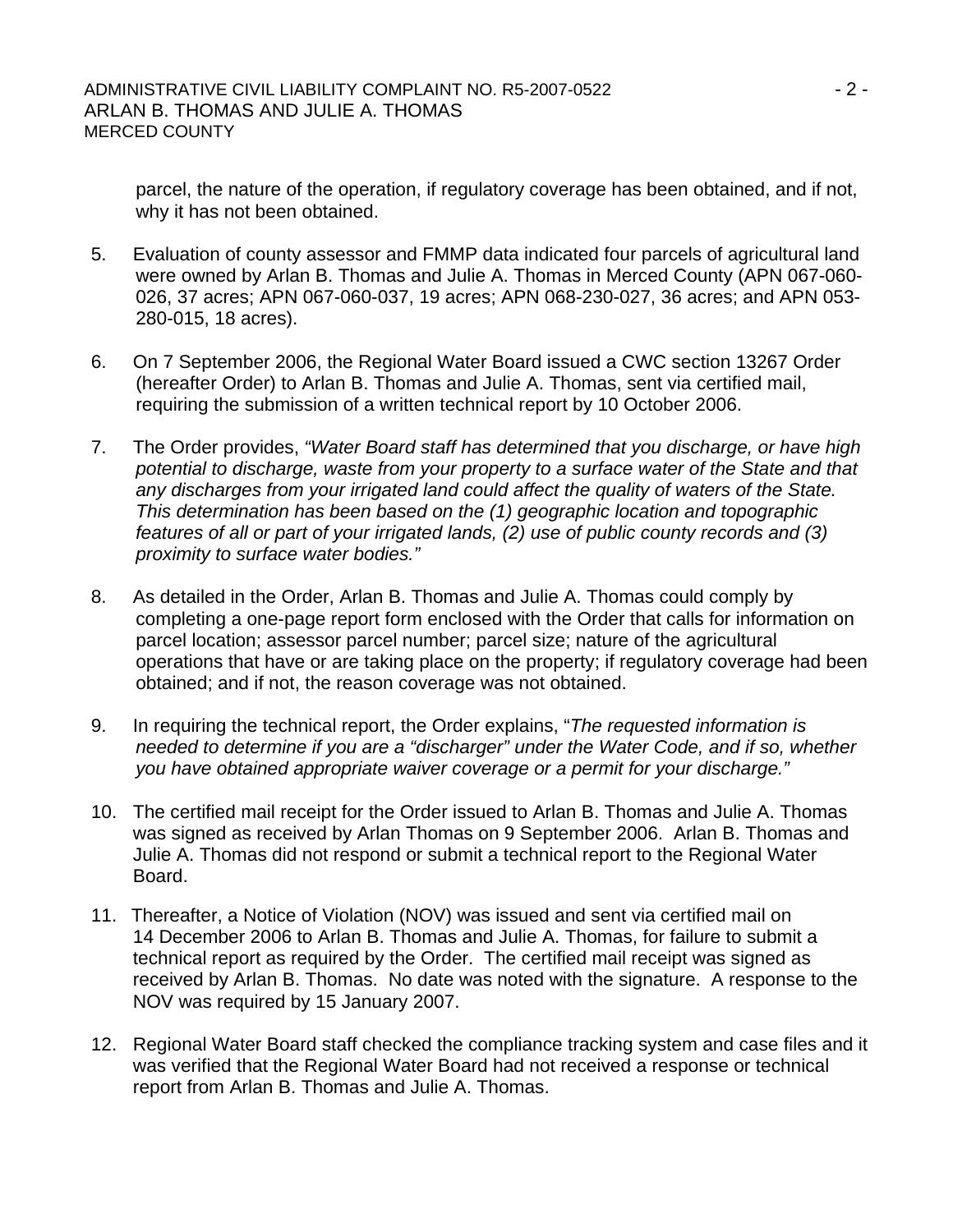#### **VIOLATIONS**

13. Failure to submit a technical report required by CWC section 13267(b). The CWC section 13267 Order was issued to Arlan B. Thomas and Julie A. Thomas on 7 September 2006 and required the submission of a technical report by 10 October 2006. As of 10 September 2007, Arlan B. Thomas and Julie A. Thomas's technical report is 335 days past due. The 14 December 2006 Notice of Violation requested a response by 15 January 2007. As of 10 September 2007, Arlan B. Thomas and Julie A. Thomas's technical report is 238 days past the response date for the Notice of Violation.

## **REGULATORY CONSIDERATIONS**

- 14. CWC section 13267 (a) states: "*A regional board, in establishing or reviewing any water quality control plan or waste discharge requirements, or in connection with any action relating to any plan or requirement authorized by this division, may investigate the quality of any waters of the state within its region."*
- 15. CWC section 13267 (b) states: *"In conducting an investigation specified in subdivision (a), the regional board may require that any person who has discharged, discharges, or is suspected of having discharged or discharging, or who proposes to discharge waste within its region…, shall furnish, under penalty of perjury, technical or monitoring program reports which the regional board requires. The burden, including costs, of these reports shall bear a reasonable relationship to the need for the report and the benefits to be obtained from the reports. In requiring those reports, the regional board shall provide the person with a written explanation with regard to the need for the reports, and shall identify the evidence that supports requiring that person to provide the reports."*
- 16. CWC section 13268 (a) states: *"Any person failing or refusing to furnish technical or monitoring program reports as required by subdivision (b) of section 13267, or failing or refusing to furnish a statement of compliance as required by subdivision (b) of Section 13399.2, or falsifying any information provided therein, is guilty of a misdemeanor and may be liable civilly in accordance with subdivision (b)."*
- 17. CWC section 13268(b)(1) states: *"Civil liability may be administratively imposed by a regional board in accordance with Article 2.5 (commencing with Section 13323) or Chapter 5 for a violation of subdivision (a) in an amount which shall not exceed one thousand dollars (\$1000) for each day in which the violation occurs."*
- 18. The required technical report is 335 days past due. The maximum liability under CWC section 13268(b)(1) for the nonsubmittal of the technical report is \$1000 per day late, for a total of three hundred thirty-five thousand dollars (\$335,000).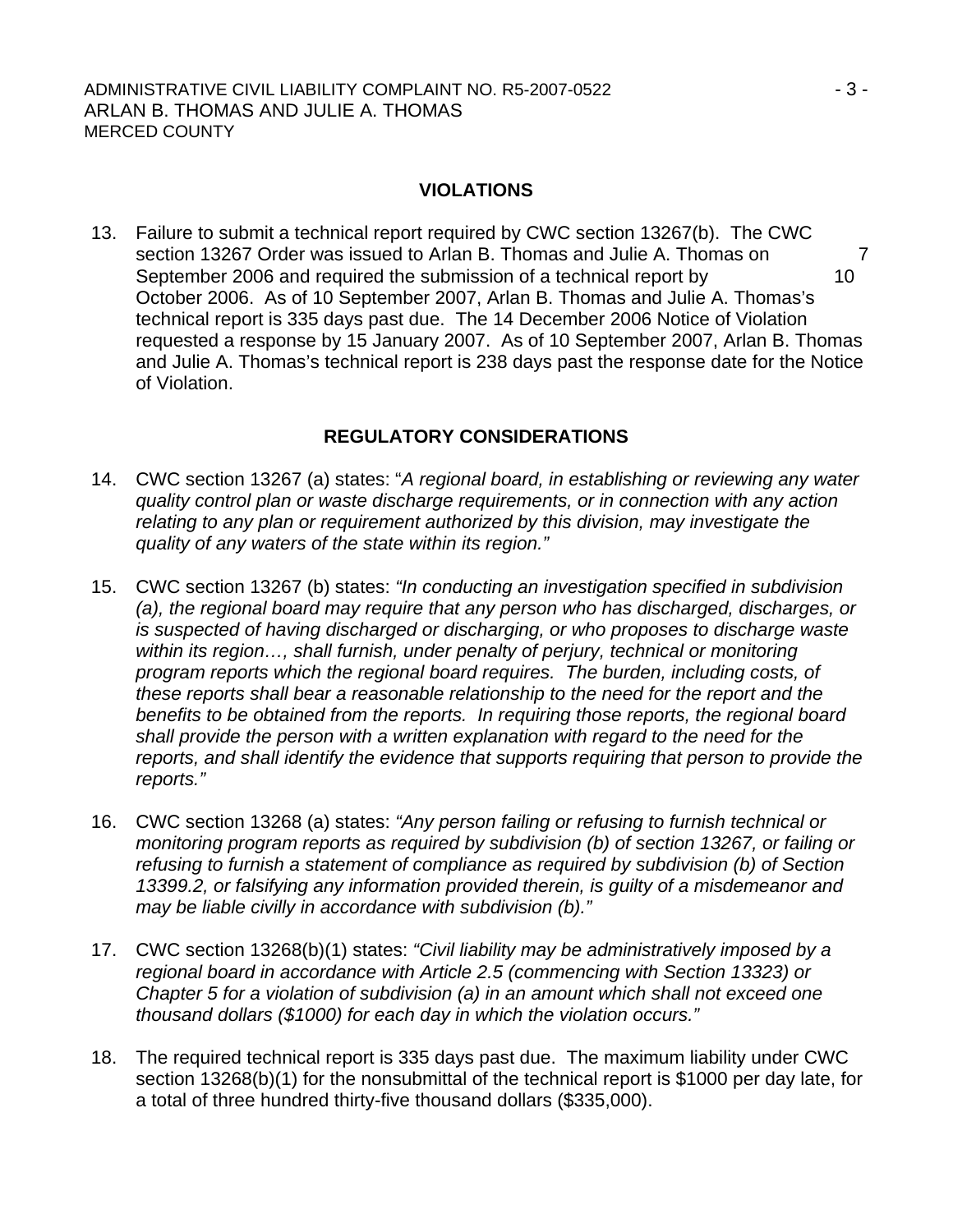- 19. The Assistant Executive Officer has considered the nature, circumstances, extent, and gravity of Arlan B. Thomas' and Julie A. Thomas' failure to submit a technical report as required, Arlan B. Thomas' and Julie A. Thomas' ability to pay the proposed civil liability, the effect of the proposed civil liability on Arlan B. Thomas' and Julie A. Thomas' ability to continue in business, any history of violations, the degree of culpability, economic benefit or savings, if any, resulting from the failure to submit the technical report required, and other matters as justice may require, including the staff time required to prepare this Complaint.
- 20. Regional Water Board staff spent a total of 25.1 hours preparing this Complaint. The total cost for staff time is \$2008 based on a rate of \$80 per hour.

## **ARLAN B. THOMAS AND JULIE A. THOMAS ARE HEREBY GIVEN NOTICE THAT:**

- 1. The Assistant Executive Officer of the Regional Water Board proposes that Arlan B. Thomas and Julie A. Thomas be assessed **an administrative civil liability in the amount of \$3000**. The amount of the proposed liability is based upon a review of the factors cited in CWC sections 13268 and 13327, as well as the State Water Resources Control Board's Water Quality Enforcement Policy, and includes consideration of the economic benefit or savings resulting from the violations.
- 2. A hearing shall be held on **6 or 7 December 2007** unless Arlan B. Thomas and Julie A. Thomas agree to waive the hearing and pay the imposed civil liability in full.
- 3. If a hearing is held, the Regional Water Board will consider whether to affirm, reject, or modify the proposed Administrative Civil Liability, or whether to refer the matter to the Attorney General for recovery of judicial civil liability.
- 4. In lieu of a hearing, Arlan B. Thomas and Julie A. Thomas may waive the right to a hearing. If you wish to waive the right to a hearing, sign the enclosed waiver and return it with the full amount of civil liability (in a check made payable to the *State Water Resources Control Board, Waste Discharge Permit Fund*), to the Regional Water Board's office at 11020 Sun Center Drive, Suite #200, Rancho Cordova, CA 95670, by **10 October 2007**.

 $\overline{\phantom{a}}$  , and the contract of the contract of the contract of the contract of the contract of the contract of the contract of the contract of the contract of the contract of the contract of the contract of the contrac

 $\overline{\phantom{a}}$  , and the contract of the contract of the contract of the contract of the contract of the contract of the contract of the contract of the contract of the contract of the contract of the contract of the contrac

KENNETH D. LANDAU, Assistant Executive Officer

KDL:10/25/07 (10 September 2007)